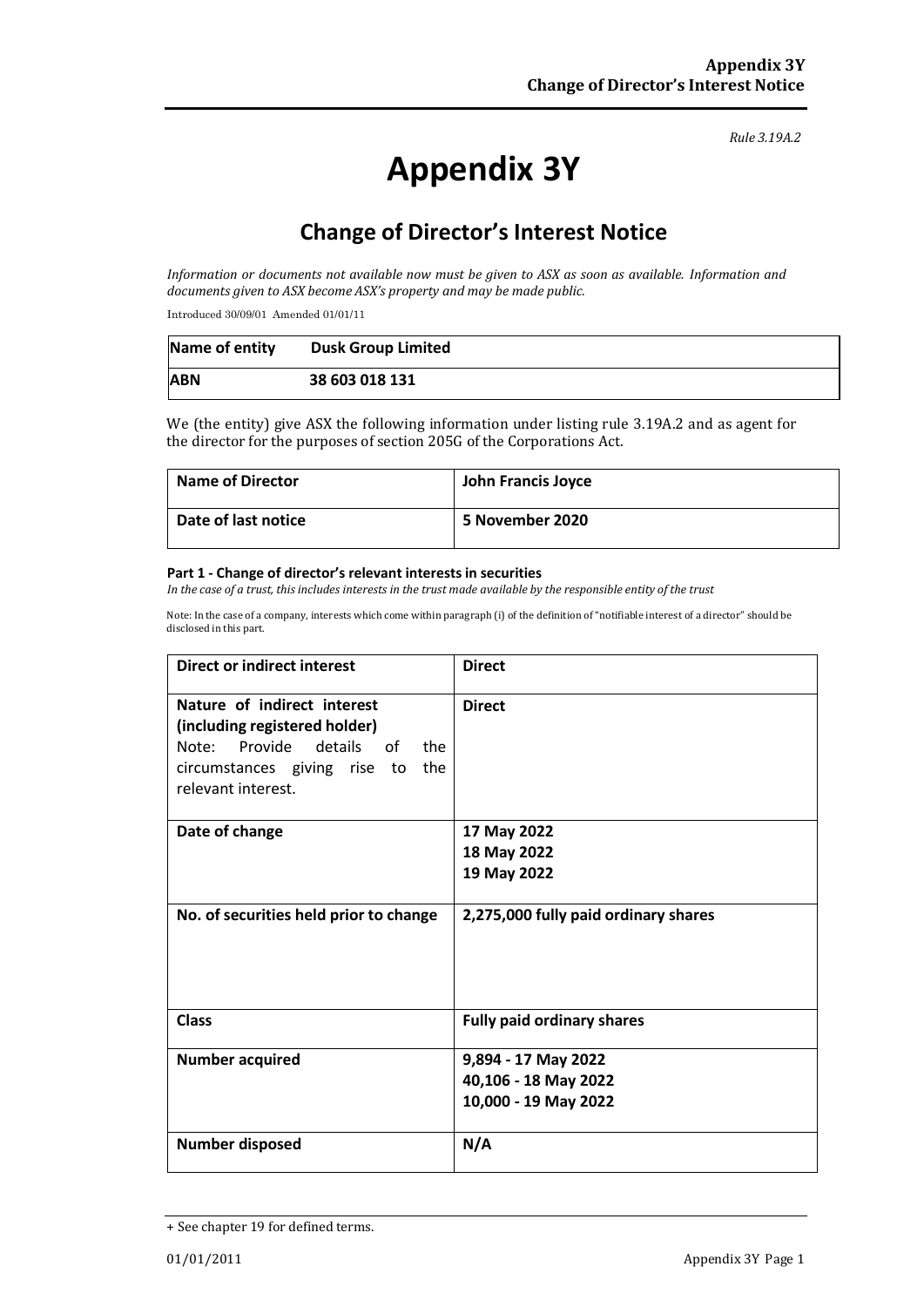| <b>Value/Consideration</b><br>Note: If consideration is non-cash,<br>estimated<br>provide<br>details and<br>valuation                                                                         | $$21,389.10 - 17$ May 2022<br>$$93,539.18 - 18$ May 2022<br>$$22,026.20 - 19$ May 2022 |
|-----------------------------------------------------------------------------------------------------------------------------------------------------------------------------------------------|----------------------------------------------------------------------------------------|
| No. of securities held after change                                                                                                                                                           | 2,335,000 fully paid ordinary shares                                                   |
| <b>Nature of change</b><br>Example: on-market trade, off-market<br>trade, exercise of options, issue of<br>under<br>dividend<br>securities<br>reinvestment plan, participation in<br>buy-back | <b>On-market trade</b>                                                                 |

### **Part 2 – Change of director's interests in contracts**

Note: In the case of a company, interests which come within paragraph (ii) of the definition of "notifiable interest of a director" should be disclosed in this part.

| <b>Detail of contract</b>                                                                                                                                                   | N/A |
|-----------------------------------------------------------------------------------------------------------------------------------------------------------------------------|-----|
| <b>Nature of interest</b>                                                                                                                                                   | N/A |
| Name of registered holder<br>(if issued securities)                                                                                                                         | N/A |
| Date of change                                                                                                                                                              | N/A |
| No. and class of securities to which interest<br>related prior to change<br>Note: Details are only required for a contract<br>in relation to which the interest has changed | N/A |
| Interest acquired                                                                                                                                                           | N/A |
| <b>Interest disposed</b>                                                                                                                                                    | N/A |
| <b>Value/Consideration</b><br>Note: If consideration is non-cash, provide<br>details and an estimated valuation                                                             | N/A |
| Interest after change                                                                                                                                                       | N/A |

## **Part 3 –** +**Closed period**

<sup>+</sup> See chapter 19 for defined terms.